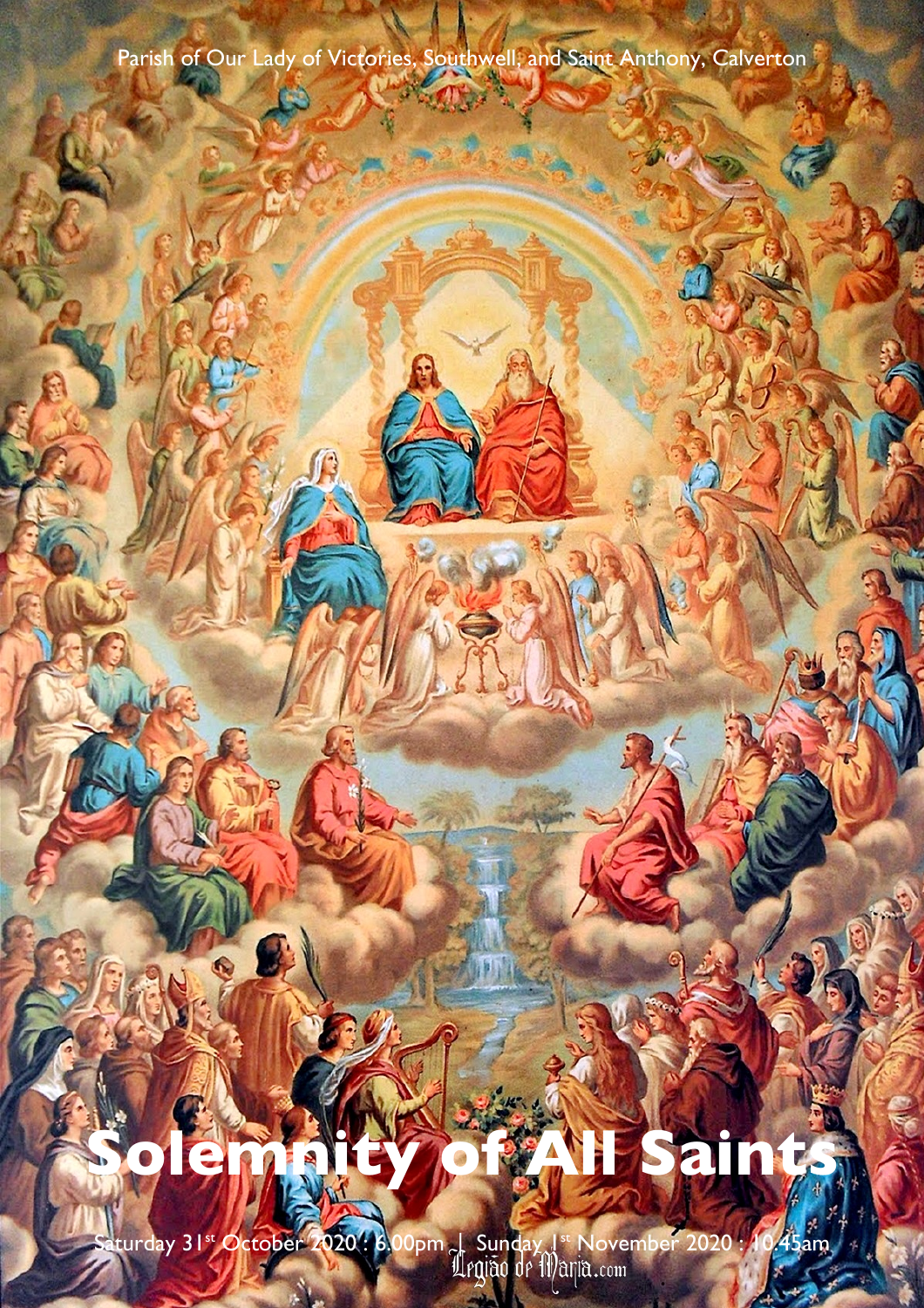In order to comply with the Bishop's guidelines on celebrating Masses in the covid-19 period there'll be some differences in that way we come to Mass and the way Mass is celebrated. These were outlined to you when you book for Mass, and are detailed in the parish newsletter. Please take a few moments before Mass to remind yourself of these guidelines, and please follow these directions, recognise that those stewards asking you to follow the directions are volunteers themselves:

- X Please don't attend if you show any symptoms of covid-19;
- **X** Try to arrive no earlier than half an hour before Mass, and no later than ten minutes before Mass, to allow time for each person to enter one-by-one;
- **X** Even if you arrive on foot, enter via the car park and follow the one-way signs, waiting by the 2 metre markers in front of the church door if others have arrived before you;
- **E** Entry will be via the main door of the church;
- X Ensure you bring a mask to wear throughout the time in church, except when receiving Holy Communion;
- $\cdot$  Please use the hand-sanitiser (provided) on arrival:
- X Please take one of these Mass Sheets, and a Newsletter, and take them home with you after Mass;
- $\mathbf{\Psi}$  Put your weekly offering into the basket in the narthex;
- **X** There won't be any holy water available, the repository will be closed, and there are no Catholic papers currently available;
- X Please sit on the seat to which you are directed, following the (marked) one-way system. Seating will be from the front of church first, and parishioners will be seated at two-metre intervals (in Southwell it might be possible to seat couples next to each other, and families in a single pew; in Calverton the chairs have been laid out singularly, and so each person, except for babes-in-arms, will be at a two-metre distance from the next person);
- X Please avoid any contact with other parishioners; please don't speak before Mass unless necessary;
- $\mathbf{\Psi}$  Only the disabled toilet will be available for use, and only if absolutely necessary. If you do use the toilet, please do so before you are seated, and then go to your seat (in Southwell, by exiting the church hall lobby, walking around the side of the church, and re-entering the church through the main door, following the one-way system);
- X Windows and doors will be open to enable as much ventilation as possible;
- X During Mass there are some differences in the celebration, in particular:
	- o There will be no entrance procession;
	- o There will be no congregational singing;
	- o Responses will be made with quiet voices;
	- o There will be no ministries (eg altar servers, readers);
	- o There will be no sign of peace;
	- o Holy Communion will be distributed immediately following Mass;
- **X** After Mass you will be invited to receive Holy Communion. If you are not receiving Holy Communion for whatever reason please simply follow the one-way system to leave church.
- X Blessings will not be given to those not receiving Holy Communion since the entire congregation has been blessed only a few moments before.
- X Whether receiving Holy Communion or not, please then leave the church following the one-way system, out into the car park (in Southwell, through the parish hall lobby) and please leave immediately.

#### *As the start of Mass all STAND, and with Father Simon proclaim the entrance antiphon.*

## Let us all rejoice in the Lord,

as we celebrate the feast day in honour of all the Saints, at whose festival the Angels rejoice and praise the Son of God.

# Entrance Rites

In the name of the Father, and of the Son, and of the Holy Spirit. Amen.

The grace of our Lord Jesus Christ, and the love of God, and the communion of the Holy Spirit be with you all.

## And with your spirit.

Brothers and sisters, let us acknowledge our sins, and so prepare ourselves to celebrate the sacred mysteries.

I confess to almighty God, and to you, my brothers and sisters, that I have greatly sinned, in my thoughts and in my words, in what I have done and in what I have failed to do, through my fault, through my fault, through my most grievous fault; therefore I ask blessed Mary ever-Virgin, all the Angels and Saints, and you, my brothers and sisters, to pray for me to the Lord our God.

May almighty God have mercy on us, forgive us our sins, and bring us to everlasting life.

Amen.

Lord, have mercy. Lord, have mercy. Christ, have mercy. Christ, have mercy. Lord, have mercy. Lord, have mercy.

Glory to God in the highest,

and on earth peace to people of good will.

We praise you,

we bless you,

we adore you,

we glorify you,

we give you thanks for your great glory,

Lord God, heavenly King,

O God, almighty Father.

Lord Jesus Christ, Only Begotten Son,

Lord God, Lamb of God, Son of the Father,

you take away the sins of the world,

have mercy on us;

you take away the sins of the world,

receive our prayer;

you are seated at the right hand of the Father, have mercy on us.

For you alone are the Holy One,

you alone are the Lord,

you alone are the Most High,

lesus Christ.

with the Holy Spirit,

in the glory of God the Father. Amen.

#### *At the end of the Collect all respond:*

. . . who lives and reigns for ever and ever. Amen.

*All SIT.*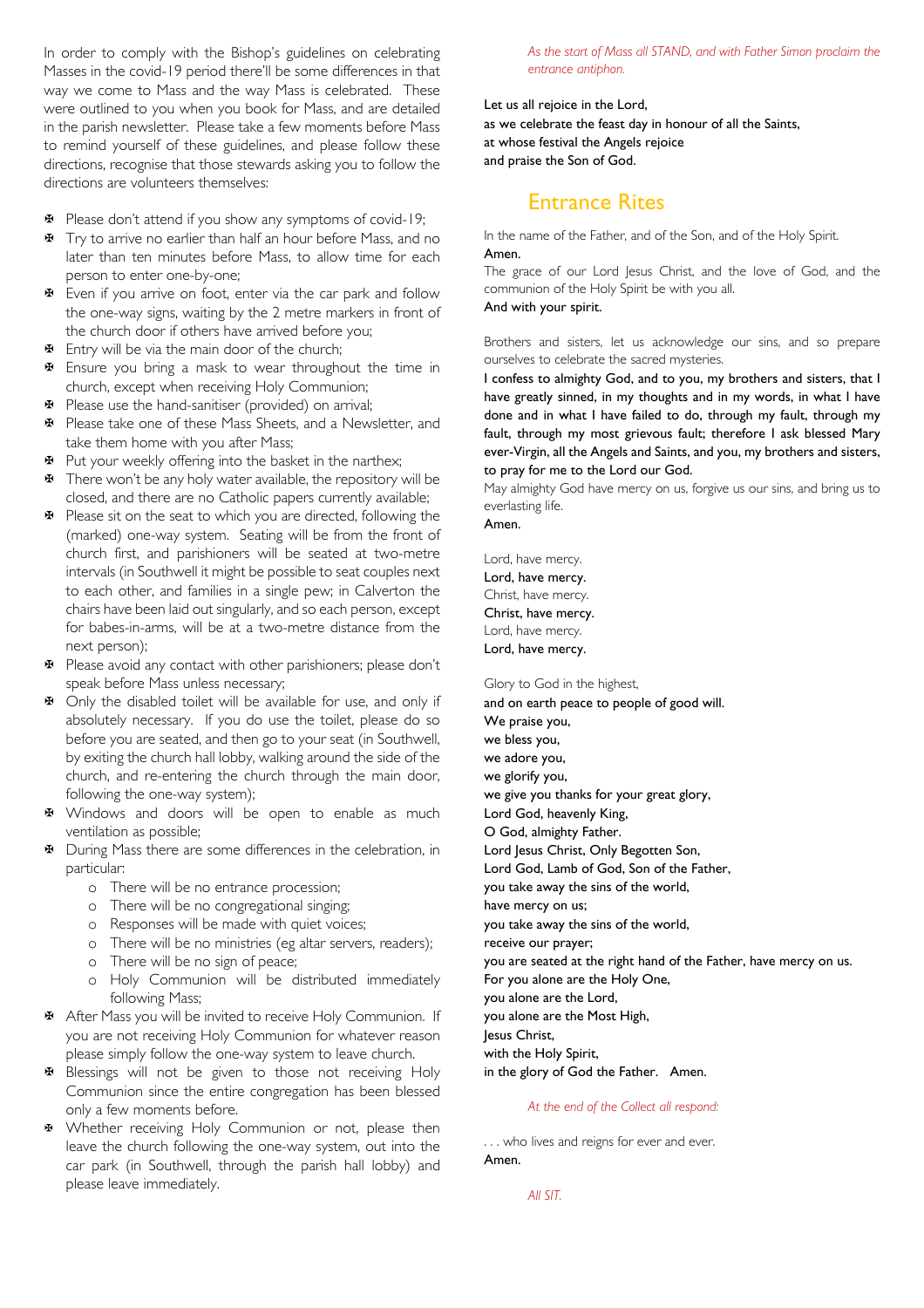# Liturgy of the Word

*The first reading is taken from the book of the Apocalypse (7:2-4.9- 14): I saw a huge number, impossible to count, of people from every nation, race, tribe and language.*

# The word of the Lord. Thanks be to God.

*The responsorial is taken from Psalm 23(24):1-6:*

#### Such are the men who seek your face, O Lord.

*The second reading is taken from the first letter of Saint John (3:1- 3): We shall be like God because we shall see him as he really is.*

## The word of the Lord. Thanks be to God.

#### *All STAND.*

*The Gospel Acclamation is sung by Father Simon alone.*

*The Gospel is taken from Saint Matthew (5:1-12): How happy are the poor in spirit.*

The Lord be with you. And with your spirit. A reading from the holy Gospel according to Matthew. Glory to you, O Lord.

#### *At the end of the Gospel:*

The Gospel of the Lord. Praise to you, Lord Jesus Christ.

*All SIT for the homily, preached by Father Simon.*

*All STAND as we proclaim our Profession of Faith:*

I believe in one God, the Father almighty, maker of heaven and earth, of all things visible and invisible.

I believe in one Lord Jesus Christ, the Only Begotten Son of God, born of the Father before all ages. God from God, Light from Light, true God from true God, begotten, not made, consubstantial with the Father; through him all things were made. For us men and for our salvation he came down from heaven, and by the Holy Spirit was incarnate of the Virgin Mary, and became man. For our sake he was crucified under Pontius Pilate, he suffered death and was buried, and rose again on the third day in accordance with the Scriptures. He ascended into heaven and is seated at the right hand of the Father. He will come again in glory to judge the living and the dead and his kingdom will have no end.

I believe in the Holy Spirit, the Lord, the giver of life, who proceeds from the Father and the Son, who with the Father and the Son is adored and glorified, who has spoken through the prophets.

I believe in one, holy, catholic and apostolic Church. I confess one baptism for the forgiveness of sins and I look forward to the resurrection of the dead and the life of the world to come. Amen.

# Liturgy of the Eucharist

#### *As the gifts are prepared all respond:*

Blessed are you, Lord God of all creation, for through your goodness we have received the bread we offer you: fruit of the earth and work of human hands, it will become for us the bread of life. Blessed be God forever.

Blessed are you, Lord God of all creation, for through your goodness we have received the wine we offer you: fruit of the vine and work of human hands, it will become our spiritual drink.

# Blessed be God for ever.

#### *After the altar and gifts have been prepared all STAND:*

Pray brothers and sisters, that my sacrifice and yours may be acceptable to God, the almighty Father.

May the Lord accept the sacrifice at your hands, for the praise and glory of his name, for our good and the good of all his holy Church.

### *After the Prayer over the Offerings the Preface begins:*

The Lord be with you. And with your spirit. Lift up your hearts. We lift them up to the Lord. Let us give thanks to the Lord our God. It is right and just.

#### *At the end of the Preface:*

Holy, Holy, Holy Lord God of hosts. Heaven and earth are full of your glory. Hosanna in the highest. Blessed is he who comes in the name of the Lord. Hosanna in the highest.

*The congregation is invited to SIT during the Eucharistic Prayer.*

## *During the Eucharistic Prayer:*

The mystery of the Faith: We proclaim your Death, O Lord, and profess your Resurrection until you come again.

#### *At the end of the Eucharistic Prayer:*

Through him, and with him, and in him, O God, almighty Father, in the unity of the Holy Spirit, all glory and honour is yours, for ever and ever. Amen.

#### *All STAND.*